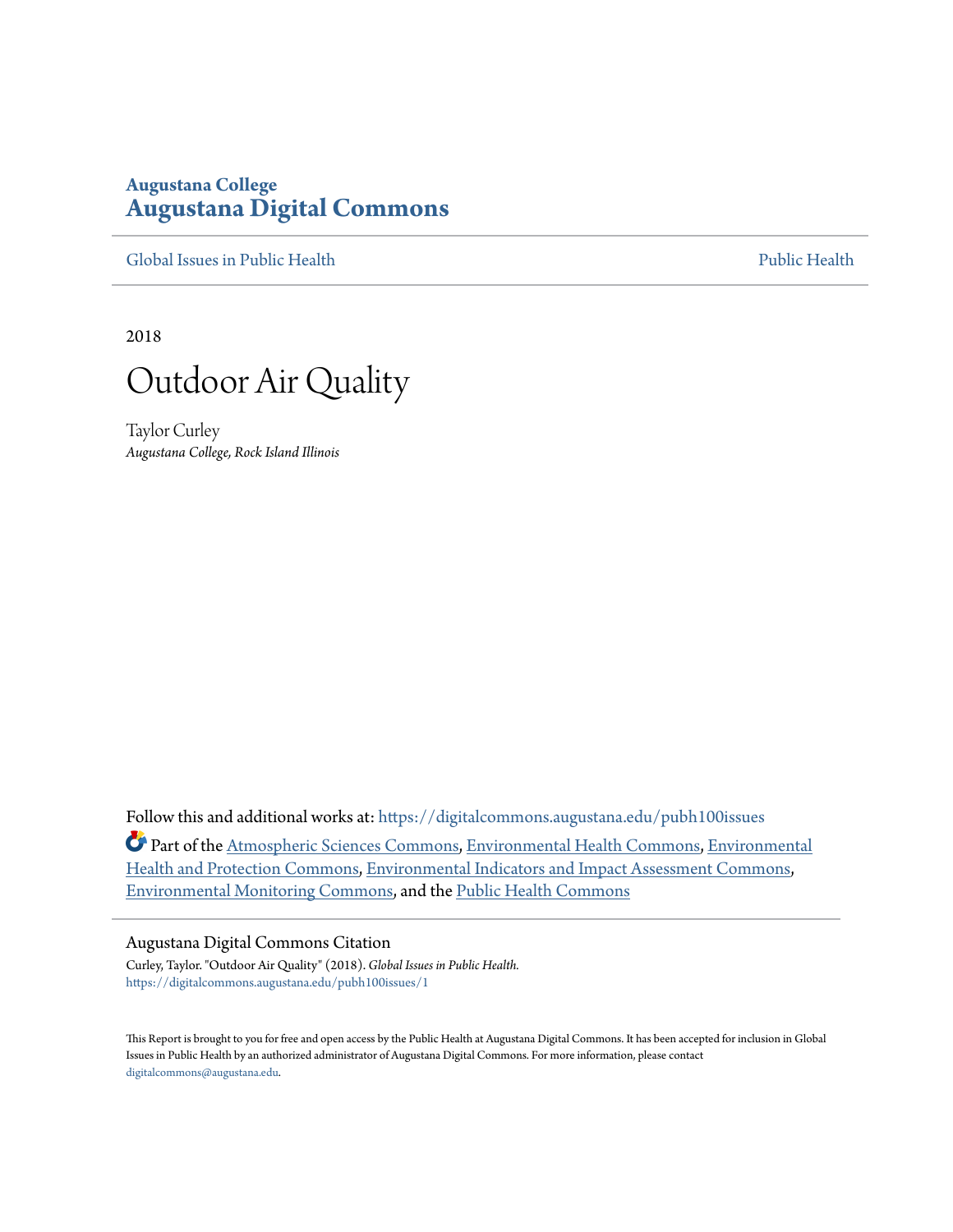# OUTDOOR AIR QUALITY

# PUBLIC HEALTH BRIEF REPORT (PUBH100) TAYLOR CURLEY

# **Public Health Issue:**

A significant health issue that is plaguing the world is outdoor air quality. Outdoor air quality is an environmental condition that is caused by different air pollutants. The major air



pollutants are particulate matter, ground-level ozone, nitrogen dioxide, carbon monoxide, lead, and sulfur dioxide (EPA, 2018).

#### **Location:**

Air pollution affects the entire world, but it is the worst in the Middle East, Southeast Asia, and Africa where they have growing cities. India hosts eight of the top 30 cities with the worst air quality. Ultimately 98 percent of cities that contain the most air pollution were in low and middle-income countries where the people have air quality at unhealthy levels, similarly 56 percent of cities in high-income nations have unhealthy air (Panko, 2016).

Image: World Health Organization [WHO]. (2016). Retrieved from http://www.who.int/phe/health\_topics/outdoorair/databases/cities/en/

#### **Populations Affected:**

Most of all populations are affected by outdoor air pollution, only 12 percent of the cities surveyed by WHO met the WHO air quality requirements. People living in low- or middleincome cities have the worst air quality (WHO, 2016). However, people with asthma, lung disease, and cardiovascular disease as well us unborn babies (pregnant women), children, and older adults are affected the most. (NSW, 2013). Due to conflicting research, it is uncertain if any one ethnic group is more susceptible to outdoor air pollution than others (ALA, 2018).

# **Epidemiology:**

The main causes of air pollution from the burning of fossil fuels are from transportation (vehicle emissions), the heating and cooling of homes, and industry. Short term symptoms of air pollution include: increased rates of myocardial infarction and ischemia in those at risk, exacerbation of cardiac failure, increased incidence of arrhythmia increased incidence of deep vein thrombosis, increased incidence of stroke, increased wheeze, exacerbation of asthma, exacerbation of chronic obstructive pulmonary disease, bronchiolitis, and other respiratory infections (Abelsohn &Stieb, 2011 p.883). The long-term health effects are increased mortality, increased myocardial infarction, accelerated development of atherosclerosis, increased blood coagulability, increase in systemic inflammatory markers, increased incidence of pneumonia, increased incidence of lung cancer, impaired lung development in children, development of new asthma, increased incidence of low birth weight, and increased incidence of preterm birth (Abelsohn & Stieb, 2011p.883). Although these are all risks and possible outcomes there are some protective measures an individual can take. Some of these measures include staying indoors and reducing outdoor activity when ambient levels are high, reducing exposure to